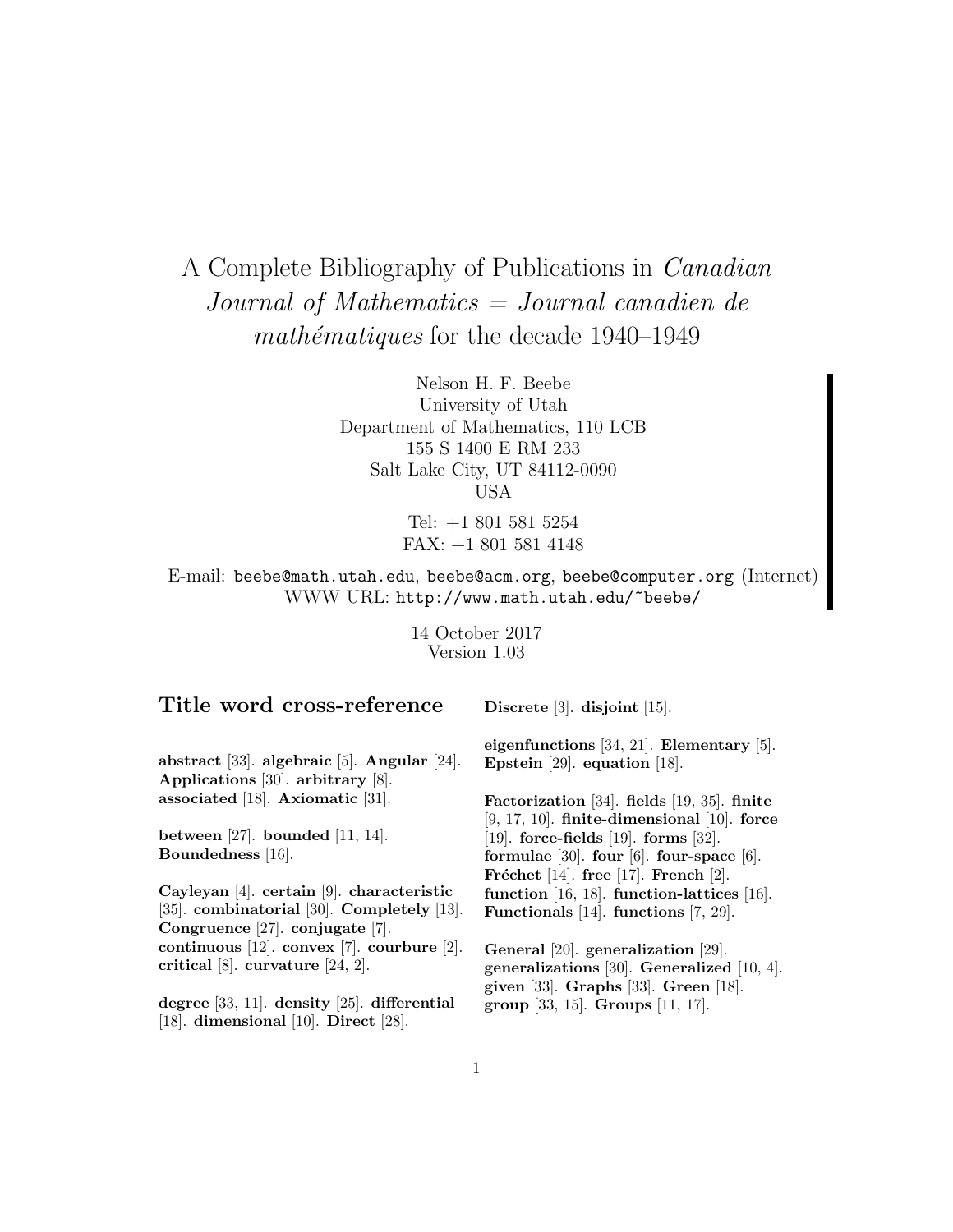**Hermann** [29].

**indecomposable** [13]. **index** [17]. **infinite** [31]. **integers** [25]. **integral** [24, 3]. **integrals** [12]. **irreducible** [15]. **isotherm** [2]. **isotherme** [2].

**ladders** [34]. **Laplace** [21]. **Laplace-operator** [21]. **Latimer** [26]. **lattices** [8, 16]. **Liouville** [35]. **Lorentz** [3].

**MacDuffee** [26]. **manifolds** [21]. **matrices** [6]. **matrix** [27]. **Mean** [12, 2]. **Mean-continuous** [12]. **measure** [24]. **mechanical** [5]. **methods** [28]. **modules** [13]. **motion** [20, 22]. **moyenne** [2].

**Newtonian** [19]. **nonexistence** [9]. **Note** [19, 4, 29].

**operator** [21, 4]. **order** [18]. **Orthogonal** [6].

**particles** [20]. **planes** [9]. **point** [8]. **positive** [35]. **power** [1]. **powers** [27]. **problem** [5]. **product** [1, 15]. **projective** [9]. **properties** [21, 16].

**quadratic** [32]. **quantum** [5].

**rank** [31]. **reducible** [25]. **relations** [27]. **Relativity** [20]. **Representation** [32]. **representations** [11, 15]. **Riemannian** [21].

**second** [18]. **second-order** [18]. **series** [1]. **sets** [8, 31]. **Some** [21]. **space** [6, 3]. **space-time** [3]. **spaces** [10]. **structure** [10]. **Subgroups** [17]. **summability** [28]. **supplementary** [29]. **surface** [23]. **surfaces** [2]. **symmetric** [15]. **symmetry** [5].

**theorem** [35, 30, 26]. **theorems** [28]. **Theory** [20]. **three** [33, 22]. **time** [3]. **traces** [27]. **transformations** [3].

**treatment** [31, 5]. **two** [1].

**uniqueness** [18]. **upon** [4].

**variation** [14]. **vector** [10]. **vortices** [22].

**waves** [23]. **Weyl** [29]. **Wilson** [30].

**zeta** [29].

# **References**

#### **Davenport:1949:PTP**

[1] H. Davenport and G. Pólya. On the product of two power series. Canadian Journal of Mathematics = Journal canadien de mathématiques, 1(1):1–5, ???? 1949. CO-DEN CJMAAB. ISSN 0008-414X (print), 1496-4279 (electronic).

#### **Lalan:1949:SCM**

[2] Victor Lalan. Sur les surfaces à courbure moyenne isotherme. (French) [On surfaces with isotherm mean curvature].  $Canadian$  Journal of Mathematics  $=$ Journal canadien de mathématiques, 1 (??):6–28, ???? 1949. CODEN CJMAAB. ISSN 0008-414X (print), 1496-4279 (electronic).

## **Schild:1949:DST**

[3] Alfred Schild. Discrete space-time and integral Lorentz transformations. Canadian Journal of Mathematics = Journal canadien de mathématiques,  $1(??):29-47, ????$ 1949. CODEN CJMAAB. ISSN 0008- 414X (print), 1496-4279 (electronic).

#### **Turnbull:1949:NUG**

[4] H. W. Turnbull. Note upon the generalized Cayleyan operator. Canadian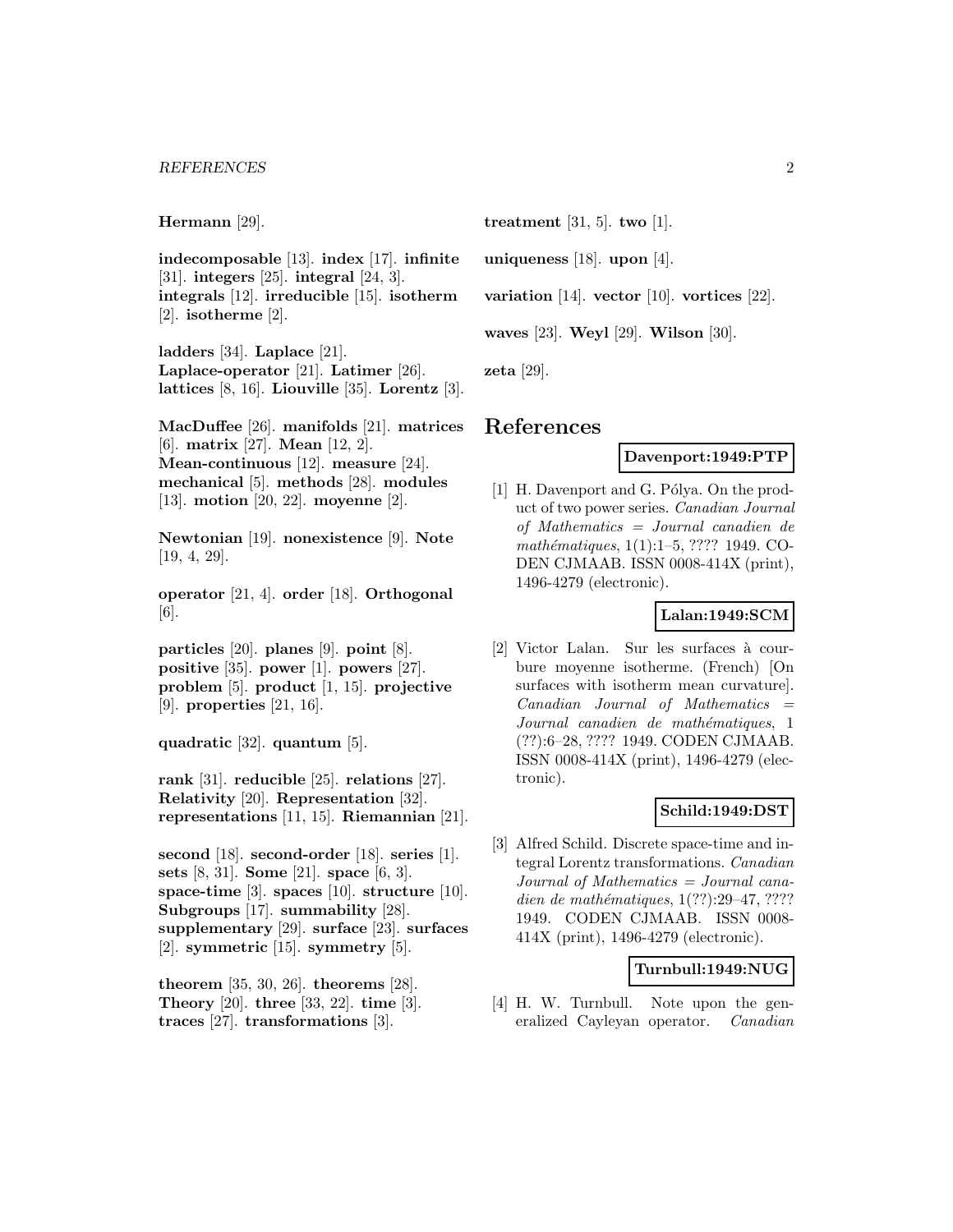Journal of Mathematics = Journal canadien de mathématiques,  $1(??):48–56, ????$ 1949. CODEN CJMAAB. ISSN 0008- 414X (print), 1496-4279 (electronic).

# **Weyl:1949:EAT**

[5] Hermann Weyl. Elementary algebraic treatment of the quantum mechanical symmetry problem. Canadian Journal of Mathematics = Journal canadien de mathématiques, 1(??):57–68, ???? 1949. CODEN CJMAAB. ISSN 0008-414X (print), 1496-4279 (electronic).

## **MacDuffee:1949:OMF**

[6] C. C. MacDuffee. Orthogonal matrices in four-space. Canadian Journal of Mathematics = Journal canadien de mathématiques, 1(1):69-72, ???? 1949. CODEN CJMAAB. ISSN 0008-414X (print), 1496-4279 (electronic).

## **Fenchel:1949:CCF**

[7] W. Fenchel. On conjugate convex functions. Canadian Journal of Mathematics  $=$  Journal canadien de mathématiques, 1(??):73–77, ???? 1949. CODEN CJ-MAAB. ISSN 0008-414X (print), 1496- 4279 (electronic).

# **Mahler:1949:CLA**

[8] K. Mahler. On the critical lattices of arbitrary point sets. Canadian Journal of Mathematics = Journal canadien de mathématiques, 1(??):78–87, ???? 1949. CODEN CJMAAB. ISSN 0008-414X (print), 1496-4279 (electronic).

## **Bruck:1949:NCF**

[9] R. H. Bruck and H. J. Ryser. The nonexistence of certain finite projective planes. Canadian Journal of Mathematics  $=$  Journal canadien de mathématiques,

1(??):88–93, ???? 1949. CODEN CJ-MAAB. ISSN 0008-414X (print), 1496- 4279 (electronic).

## **Menger:1949:GVS**

[10] Karl Menger. Generalized vector spaces. I. The structure of finite-dimensional spaces. Canadian Journal of Mathematics  $= Journal\; can a dien\; de\; mathématiques, 1$ (??):94–104, ???? 1949. CODEN CJ-MAAB. ISSN 0008-414X (print), 1496- 4279 (electronic).

# **Kaplansky:1949:GRB**

[11] Irving Kaplansky. Groups with representations of bounded degree. Canadian Journal of Mathematics = Journal canadien de mathématiques,  $1(??):105-$ 112, ???? 1949. CODEN CJMAAB. ISSN 0008-414X (print), 1496-4279 (electronic).

# **Ellis:1949:MCI**

[12] H. W. Ellis. Mean-continuous integrals. Canadian Journal of Mathematics  $= Journal\; candidates, 1$ (??):113–124, ???? 1949. CODEN CJ-MAAB. ISSN 0008-414X (print), 1496- 4279 (electronic).

# **Snapper:1949:CIM**

[13] Ernst Snapper. Completely indecomposable modules. Canadian Journal of Mathematics = Journal canadien de mathématiques,  $1(??):125-152$ , ???? 1949. CODEN CJMAAB. ISSN 0008- 414X (print), 1496-4279 (electronic).

## **Morse:1949:FBF**

[14] Marston Morse and William Transue. Functionals of bounded Fréchet variation. Canadian Journal of Mathematics  $= Journal\; can a dien\; de\; mathématiques, 1$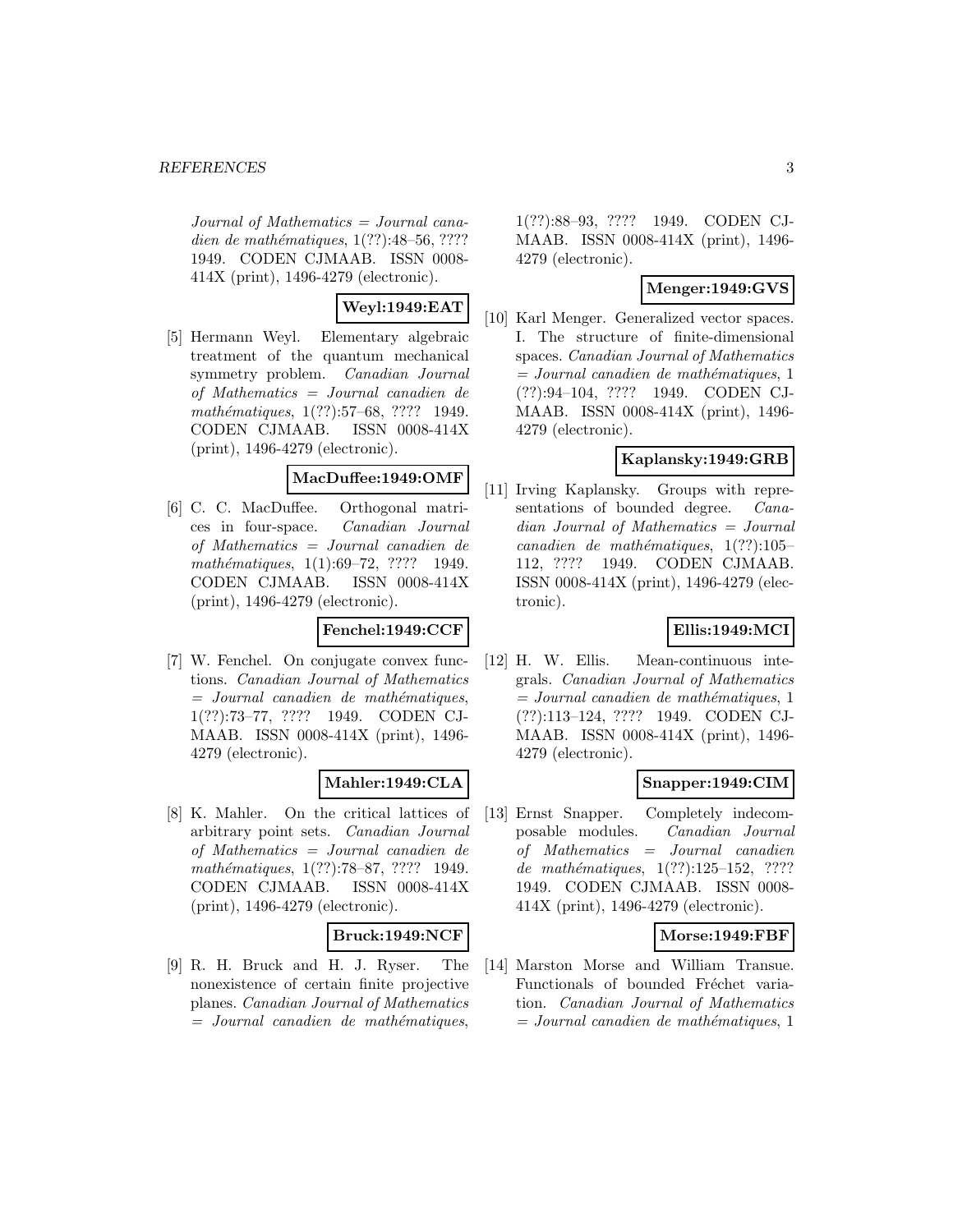(??):153–165, ???? 1949. CODEN CJ-MAAB. ISSN 0008-414X (print), 1496- 4279 (electronic).

#### **Robinson:1949:DPI**

[15] G. de B. Robinson. On the disjoint product of irreducible representations of the symmetric group. Canadian Journal of Mathematics = Journal canadien de mathématiques,  $1(??):166-175$ , ???? 1949. CODEN CJMAAB. ISSN 0008- 414X (print), 1496-4279 (electronic).

#### **Stone:1949:BPF**

[16] M. H. Stone. Boundedness properties in function-lattices. Canadian Journal of Mathematics = Journal canadien de mathématiques,  $1(??):176-186$ , ???? 1949. CODEN CJMAAB. ISSN 0008- 414X (print), 1496-4279 (electronic).

# **Hall:1949:SFI**

[17] Marshall Hall, Jr. Subgroups of finite index in free groups. Canadian Journal of Mathematics = Journal canadien de mathématiques,  $1(??):187-190, ????$ 1949. CODEN CJMAAB. ISSN 0008- 414X (print), 1496-4279 (electronic).

## **Titchmarsh:1949:UGF**

[18] E. C. Titchmarsh. On the uniqueness of the Green's function associated with a second-order differential equation. Canadian Journal of Mathematics = Journal canadien de mathématiques,  $1(??):191-$ 198, ???? 1949. CODEN CJMAAB. ISSN 0008-414X (print), 1496-4279 (electronic).

## **Birkhoff:1949:NNF**

[19] Garrett Birkhoff and Lindley Burton. Note on Newtonian force-fields. Canadian Journal of Mathematics = Journal

 $cana dien de mathématiques, 1(??):199-$ 208, ???? 1949. CODEN CJMAAB. ISSN 0008-414X (print), 1496-4279 (electronic).

## **Einstein:1949:MPG**

[20] Albert Einstein and Leopold Infeld. On the motion of particles in General Relativity Theory. Canadian Journal of Mathematics = Journal canadien de mathématiques,  $1(1):209-241 + 1$ , ???? 1949. CODEN CJMAAB. ISSN 0008- 414X (print), 1496-4279 (electronic).

#### **Minakshisundaram:1949:SPE**

[21] S. Minakshisundaram and Å. Pleijel. Some properties of the eigenfunctions of the Laplace-operator on Riemannian manifolds. Canadian Journal of Mathematics = Journal canadien de mathématiques,  $1(??):242-256$ , ???? 1949. CODEN CJMAAB. ISSN 0008- 414X (print), 1496-4279 (electronic).

#### **Synge:1949:MTV**

[22] J. L. Synge. On the motion of three vortices. Canadian Journal of Mathematics  $= Journal\; can a dien\; de\; mathématiques, 1$ (??):257–270, ???? 1949. CODEN CJ-MAAB. ISSN 0008-414X (print), 1496- 4279 (electronic).

#### **Weinstein:1949:SW**

[23] Alexander Weinstein. On surface waves.  $Canadian$  Journal of Mathematics  $=$ Journal canadien de mathématiques, 1 (??):271–278, ???? 1949. CODEN CJ-MAAB. ISSN 0008-414X (print), 1496- 4279 (electronic).

#### **Busemann:1949:AMI**

[24] Herbert Busemann. Angular measure and integral curvature. Canadian Jour-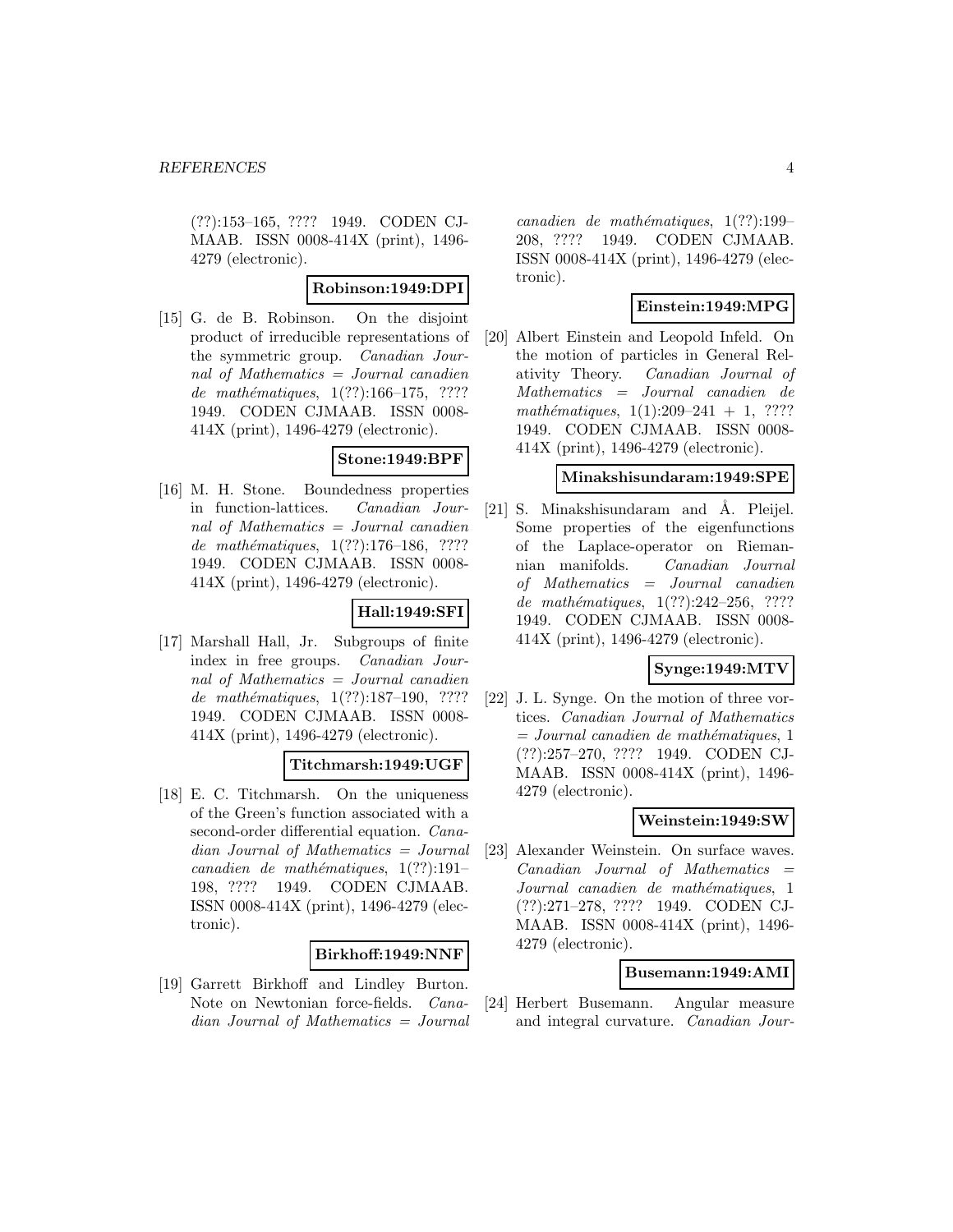nal of Mathematics = Journal canadien de mathématiques, 1(??):279-296, ???? 1949. CODEN CJMAAB. ISSN 0008- 414X (print), 1496-4279 (electronic).

## **Chowla:1949:DRI**

[25] S. D. Chowla and John Todd. The density of reducible integers. Canadian Journal of Mathematics = Journal canadien de mathématiques, 1(??):297-299, ???? 1949. CODEN CJMAAB. ISSN 0008- 414X (print), 1496-4279 (electronic).

#### **Taussky:1949:TLM**

[26] Olga Taussky. On a theorem of Latimer and MacDuffee. Canadian Journal of Mathematics = Journal canadien de mathématiques,  $1(??):300-302$ , ???? 1949. CODEN CJMAAB. ISSN 0008- 414X (print), 1496-4279 (electronic).

## **Frame:1949:CRB**

[27] J. S. Frame. Congruence relations between the traces of matrix powers. Canadian Journal of Mathematics = Journal canadien de mathématiques,  $1(??):303-$ 304, ???? 1949. CODEN CJMAAB. ISSN 0008-414X (print), 1496-4279 (electronic).

## **Lorentz:1949:DTM**

[28] G. G. Lorentz. Direct theorems on methods of summability. Canadian Journal of Mathematics = Journal canadien de mathématiques,  $1(??):305-319$ , ???? 1949. CODEN CJMAAB. ISSN 0008- 414X (print), 1496-4279 (electronic).

#### **Minakshisundaram:1949:GEZ**

[29] S. Minakshisundaram. A generalization of Epstein zeta functions. With a supplementary note by Hermann Weyl. Canadian Journal of Mathematics = Journal canadien de mathématiques,  $1(??):320-$ 327, ???? 1949. CODEN CJMAAB. ISSN 0008-414X (print), 1496-4279 (electronic).

## **Mendelsohn:1949:ACF**

[30] N. S. Mendelsohn. Applications of combinatorial formulae to generalizations of Wilson's theorem. Canadian Journal of Mathematics = Journal canadien de mathématiques, 1(??):328-336, ???? 1949. CODEN CJMAAB. ISSN 0008- 414X (print), 1496-4279 (electronic).

# **Rado:1949:ATR**

[31] R. Rado. Axiomatic treatment of rank in infinite sets. Canadian Journal of Mathematics = Journal canadien de mathématiques, 1(??):337-343, ???? 1949. CODEN CJMAAB. ISSN 0008- 414X (print), 1496-4279 (electronic).

# **Pall:1949:RQF**

[32] Gordon Pall. Representation by quadratic forms. Canadian Journal of Mathematics = Journal canadien de mathématiques, 1(??):344-364, ???? 1949. CODEN CJMAAB. ISSN 0008- 414X (print), 1496-4279 (electronic).

## **Frucht:1949:GDT**

[33] Robert Frucht. Graphs of degree three with a given abstract group. *Cana*dian Journal of Mathematics = Journal canadien de mathématiques,  $1(??):365-$ 378, ???? 1949. CODEN CJMAAB. ISSN 0008-414X (print), 1496-4279 (electronic).

## **Duff:1949:FLE**

[34] G. F. D. Duff. Factorization ladders and eigenfunctions. Canadian Journal of Mathematics = Journal canadien